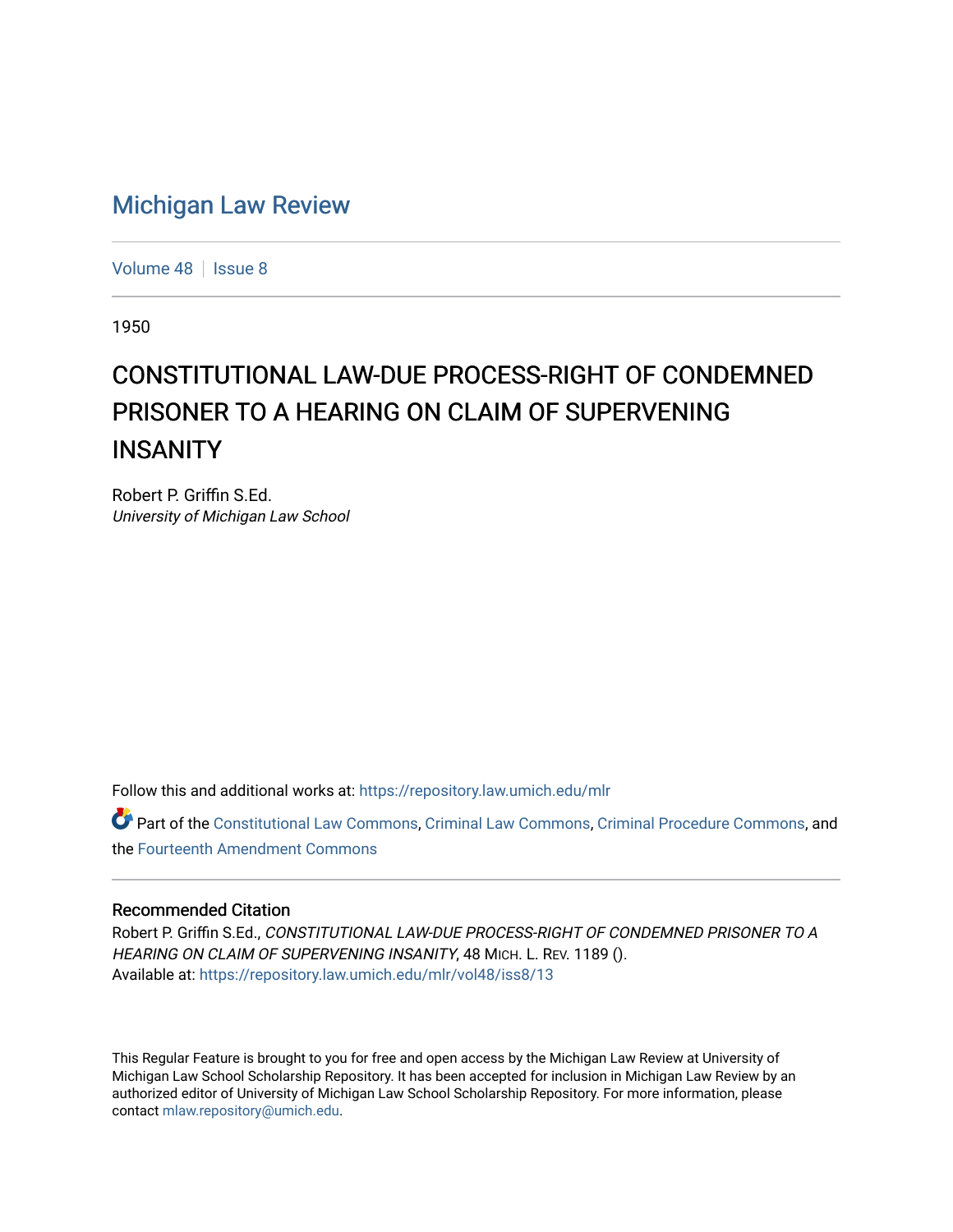CONSTITUTIONAL LAW-DUE PROCESS-RIGHT OF CONDEMNED PRISONER TO A HEARING ON CLAIM OF SUPBRVBNING lNsANITY-Petitioner was convicted of murder in a Georgia court and sentenced to die by electrocution. He made application to the governor to postpone execution on the ground that he had become insane after conviction. The governor, acting under authority of a state statute,1 appointed three physicians who conducted an examination of petitioner and found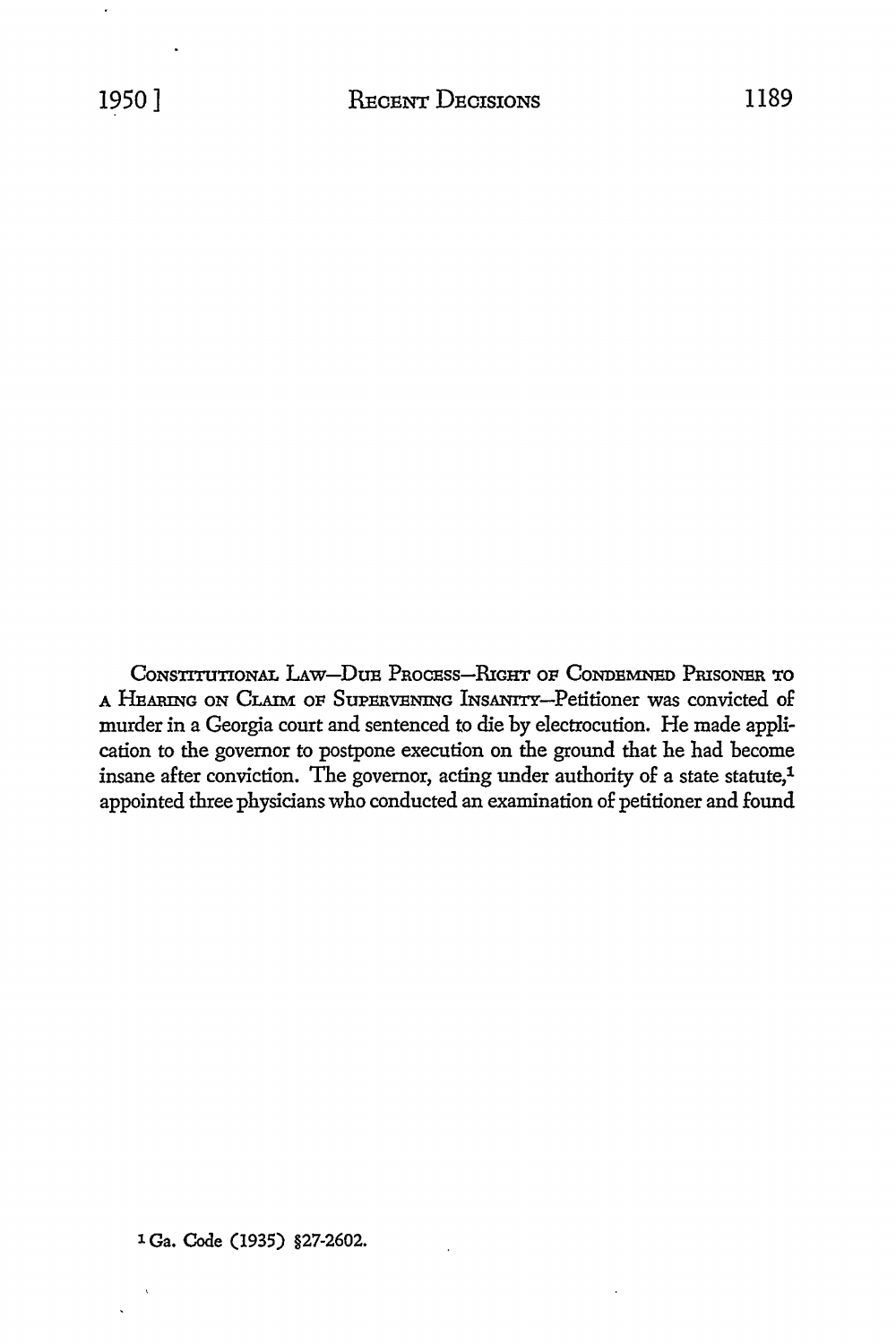him sane. Thereupon, petitioner filed a petition for a writ of habeas corpus-in a state court contending that the due process clause of the Fourteenth Amendment entitled him to a hearing on his insanity claim before a judicial or administrative tribunal at which he could offer evidence, cross-examine witnesses, and be represented by counsel. Dismissal of his petition was affirmed by the state supreme court.<sup>2</sup>On appeal to the Supreme Court of the United States, *held,* affirmed. Georgia's action in constituting its governor as a special tribunal to make the final determination regarding the sanity of a person about to be executed is not a denial of due process of law. One justice dissented. *Solesbee v. Balcom*, (U.S. 1950) 70 S.Ct. 457.

It is well settled both at common law<sup>3</sup> and under the statutes<sup>4</sup> of most states that a prisoner condemned to die should not be put to death while insane.<sup>5</sup> Whether or not the Federal Constitution affords any substantive protection against violation by a state of this well-recognized principle is a question on which the Supreme Court, heretofore at least, has never been required to rule.<sup>6</sup> The majority of the Court, speaking through Justice Black, did not consider that issue necessarily raised by the principal case.<sup>7</sup> However, the fact that the Court even examined the procedure provided by Georgia for disposing of a supervening insanity claim, if only to find it adequate, would seem to justify an inference that some manner of protection is embodied in the due process clause. The concept of due process as a restraint upon the states in their administration of justice is not necessarily confined to the rights of the accused at trial, but may extend beyond to the execution of the sentence.8 An interpretation of the clause to proscribe state action in putting to death an insane criminal might be justified on the ground that it offends a principle of justice "implicit in the concept of ordered liberty."<sup>9</sup> Among the state courts, however, the prevailing view is that

<sup>2</sup>Solesbee v. Balcom, 205 Ga. 122, 52 S.W. (2d) 433 (1949).

<sup>3</sup> CHITTY, CRIMINAL LAW, Earle ed., 525 (1819); 4 BLACKSTONE, COMMENTARIES, 1st ed., 396 (1765); I HAWKINS, PLEAS oF THE CnoWN 2 (1716).

<sup>4</sup>The state statutes are collected in an appendix to the principal case at 456.

5 In general see 49 A.L.R. 804 (1927); Ann. Cas. 424 (1916E); 38 L.R.A. 577 (1898); 14 Am. Jun. 804 (1938).

6 In Nobles v. Georgia, 168 U.S. 398, 18 S.Ct. 87 (1897), the Court made it clear that upon a mere suggestion of insanity the tribunal charged with responsibility must necessarily be vested with a broad discretion in deciding whether evidence will be heard. In Phyle v. Duffy, 334 U.S. 437, 68 S.Ct. 1131 (1948) the Court examined the California procedure for raising the question of post-sentence insanity, but considered the due process issue not ripe for decision. See note, 47 Mich. L. REv. 707 (1949).

<sup>7</sup>Principal case at 458. On the other hand, Justice Frankfurter, in a vigorous dissenting opinion, maintained that the issue is necessarily raised by the principal case and "now almost summarily answered." Principal case at 460.

<sup>8</sup>Thus, the Supreme Court has reviewed the circumstances under which a prisoner was about to be executed after having been once seated in the electric chair only to survive the throwing of the switch because of mechanical defect. Louisiana v. Resweber, 329 U.S. 459, 67 S.Ct. 374 (1947); 20 Temple L.Q. 584 (1947); 22 St. Johns L. Rev. 270 (1947).

<sup>9</sup>See language of Justice Cardozo in Palko v. Connecticut, 302 U.S. 3-19 at 325, 58 S.Ct. 149 (1937); Green, ''The Bill of Rights, the Fourteenth Amendment and the Supreme Court," 46 Mich. L. REv. 869 (1948). Execution of an insane criminal could be characterized as "cruel and inhuman punishment" within the meaning of the Eighth Amendment and thus satisfy Justice Black's theory that the Bill of Rights should be incorporated into the